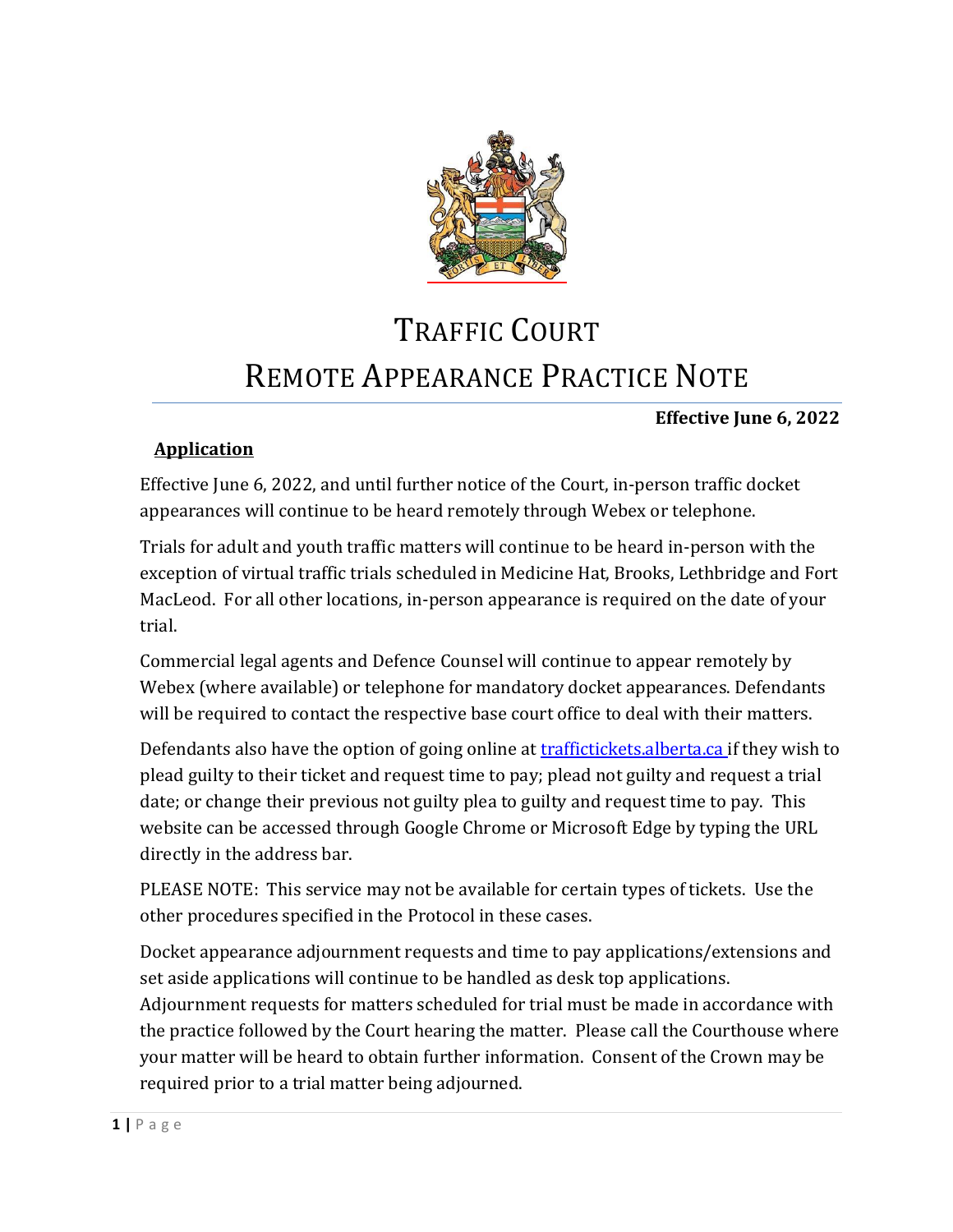Warrants to Hold will only be considered in those situations where the Justice of the Peace (JP) or Provincial Court Judge (PCJ) determines there was a likelihood that the accused was unable to contact the requisite court location.

#### **1. Docket Courtroom Appearances for Part 2 Tickets:**

- 1.1. Files at Warrant Status
	- 1.1.1. Warrants to Hold Defendant Contacts the Court Office
	- 1.1.2. Where a Defendant contacts the court location by email or telephone and wishes to deal with their warrant to hold by telephone, and it is the intention of the Defendant to plead guilty to the matter, the matter will be scheduled in a courtroom in the respective court before a JP/PCJ in accordance with local scheduling protocols.
	- 1.1.3. The Crown will attend the court remotely for these appearances, unless the Crown determines that an in-person appearance is required.
- 1.2. Warrant to Hold Defendant Does Not Contact the Court Office
	- 1.2.1. If the Defendant does not contact the court office by the scheduled court date, the JP/PCJ will determine whether the warrant will be released, extend the hold, and if released, whether the warrant should be endorsed or not.
- 1.3. Appearances on Outstanding Warrants
	- 1.3.1. If a Defendant attends the courthouse and advises the sheriffs at perimeter security that they have an outstanding warrant they wish to deal with, they will be directed to call or email the court office for further information.
- 1.4. Releases on Outstanding Warrants
	- 1.4.1. Where Law Enforcement Agencies (LEA) or a bail JP releases a person arrested on a Traffic warrant, the accused should be released to appear at a date, place and time in accordance with local scheduling protocols in effect.
- 1.5. In-Custody Appearances
	- 1.5.1. Accused persons who are in custody exclusively for traffic matters will appear in the respective traffic courtroom at the court location. For court locations that don't have regularly scheduled traffic sitting days, the accused will appear in a criminal courtroom.
- 1.6. Mandatory Court Appearances for Self-Represented Defendants